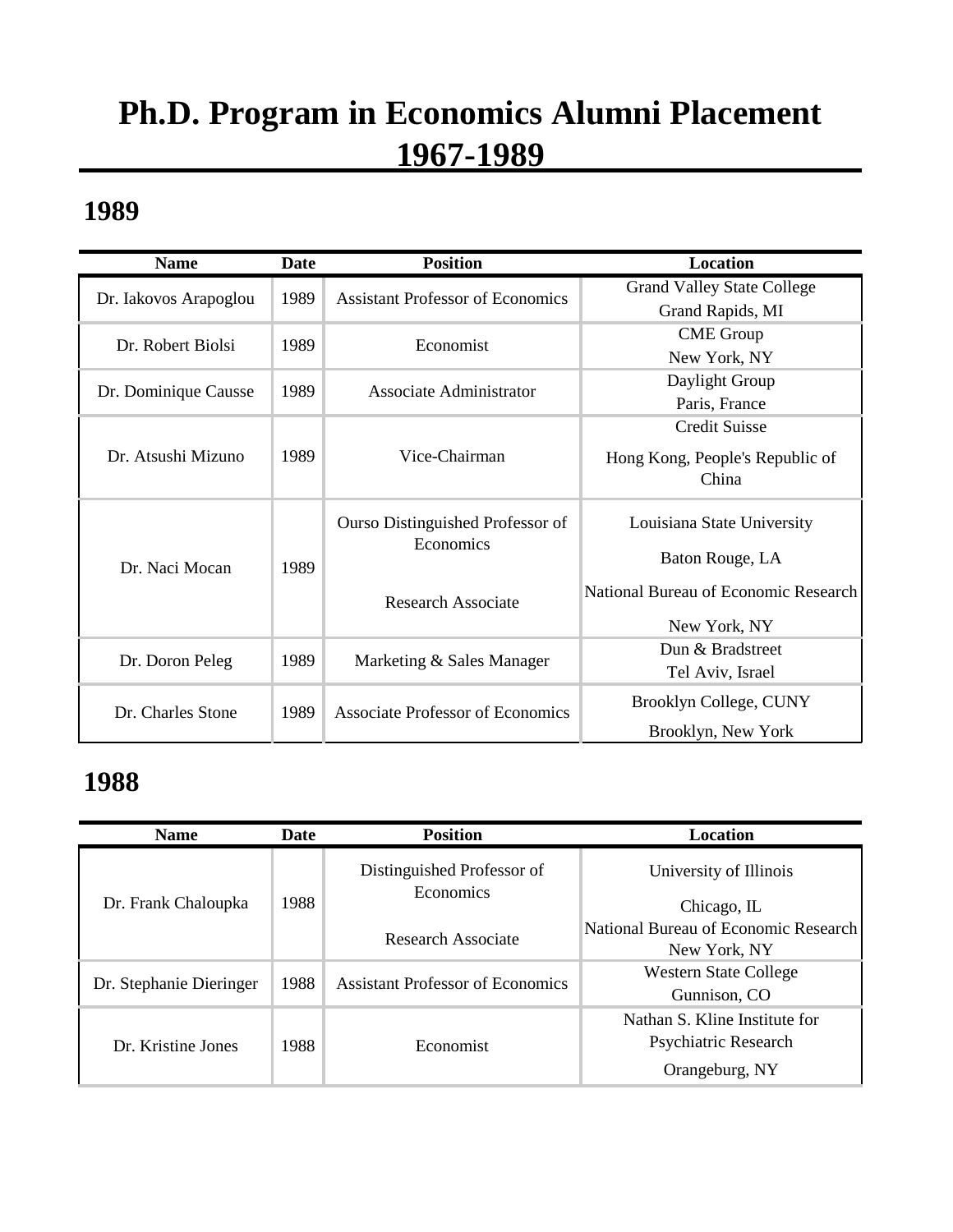| Dr. Robert Kaestner  | 1988 | Professor of Economics                                             | University of Illinois at Chicago<br>Chicago, IL           |
|----------------------|------|--------------------------------------------------------------------|------------------------------------------------------------|
|                      |      | Research of Associate                                              | National Bureau of Economic Research<br>New York, NY       |
|                      |      | Vice President                                                     | Elan Pharmaceuticals                                       |
| Dr. Nick Poulios     | 1988 | Pricing and Reimbursement<br><b>Strategy and Outcomes Research</b> | La Jolla, CA                                               |
| Dr. Mohammed Saleem  | 1988 | Director of Industry Research and<br>Analysis                      | Delaware Economic Development<br>Office<br>Dover, Delaware |
| Dr. Peter Yu         | 1988 | Contractor                                                         | AT&T<br>Bedminster, New Jersey                             |
| Dr. Anne Marie Zissu | 1988 | Chair and Associate Professor of<br><b>Business</b>                | New York City Technical College<br>New York, NY            |

| <b>Name</b>        | Date | <b>Position</b>                         | Location                        |
|--------------------|------|-----------------------------------------|---------------------------------|
|                    |      |                                         | Citigroup                       |
| Dr. Geogory Arluck | 1987 | Economist                               | Long Island City, NY            |
| Dr. Renee Goldberg | 1987 | <b>Assistant Professor of Economics</b> | Ramapo College                  |
|                    |      |                                         | Mahwah, NJ                      |
| Dr. Diep Nguyen    | 1987 | <b>Assistant Professor of Economics</b> | Catholic University             |
|                    |      |                                         | Washington, DC                  |
| Dr. Panayiotis     | 1987 | Professor of Finance                    | Cyprus University of Technology |
| Theodossiou        |      |                                         | Limassol, Cyprus                |
| Dr. Tetsuji Yamada | 1987 | Professor of Economics                  | <b>Rutgers University</b>       |
|                    |      |                                         | Camden, NJ                      |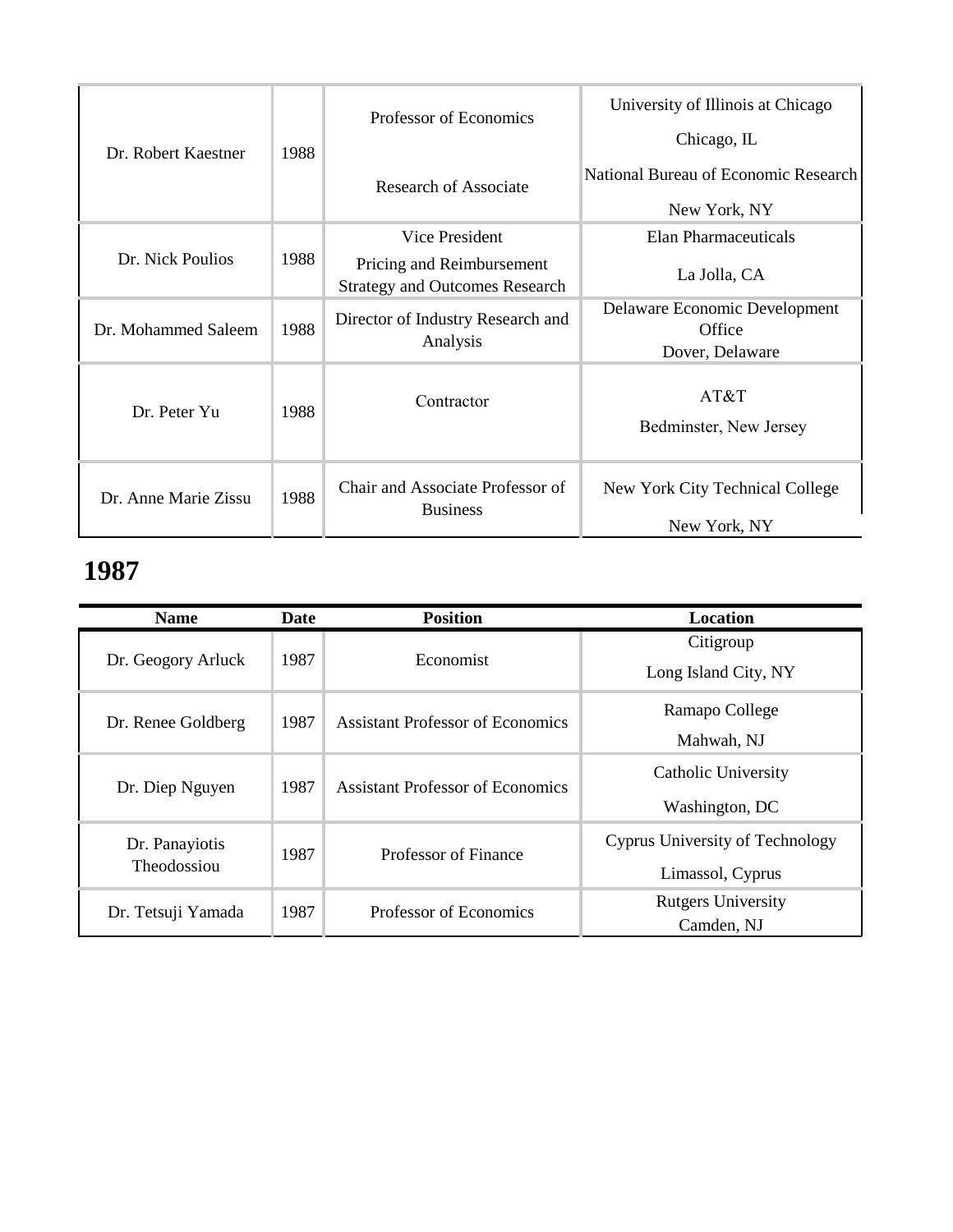| <b>Name</b>         | Date | <b>Position</b>                                        | <b>Location</b>                                                                                                                   |
|---------------------|------|--------------------------------------------------------|-----------------------------------------------------------------------------------------------------------------------------------|
| Dr. Ahmet Baytas    | 1986 | <b>Associate Professor of Economics</b>                | Montclair State College Upper<br>Montclair, NJ                                                                                    |
| Dr. Avi Dor         | 1986 | Professor of Health Policy<br><b>Resarch Associate</b> | School of Public Health<br>George Washington University<br>Washington, DC<br>National Bureau of Economic Research<br>New York, NY |
| Dr. Ellen Dulberger | 1986 | Economist                                              | <b>IBM</b><br>Armonk, NY                                                                                                          |
| Dr. Patrick Gaughan | 1986 | Professor of Economics                                 | Fairleigh Dickinson University<br>Rutherford, NJ                                                                                  |
|                     |      | President                                              | <b>Economatrix Research Associates</b><br>Newark, NJ                                                                              |
| Dr. Leo Kamp        | 1986 | <b>Instructor of Economics</b>                         | Queens College, CUNY<br>Flushing, NY                                                                                              |
| Dr. Bruce McNevin   | 1986 | Managing Director, Mortgage<br>Research                | The Midway Group<br>New York, NY                                                                                                  |
| Dr. Gang Shyy       | 1986 | <b>Professor of Finance</b>                            | National Central University<br>Chung-11, Taiwan                                                                                   |

| <b>Name</b>         | Date | <b>Position</b>                             | Location                      |
|---------------------|------|---------------------------------------------|-------------------------------|
| Dr. Nicholas Barcia | 1985 | Senior Financial Consultant                 | <b>Toomre Capital Markets</b> |
|                     |      |                                             | Greenwich, CT                 |
| Dr. Emil Berendt    | 1985 | Economist                                   | <b>Owens Corning</b>          |
|                     |      |                                             | Toledo, Ohio                  |
| Dr. Chirasak        | 1985 | Deceased                                    | Ramkhamhaeng Univesity        |
| Chuntapanich        |      | Former Professor of Economics               | Bangkok, Thailand             |
| Dr. Marc Halpern    | 1985 | Retired, Former Positions:                  | <b>Owest Communications</b>   |
|                     |      | Economist                                   | Denver, CO                    |
|                     |      | <b>Consultant in International Business</b> | Denver, CO                    |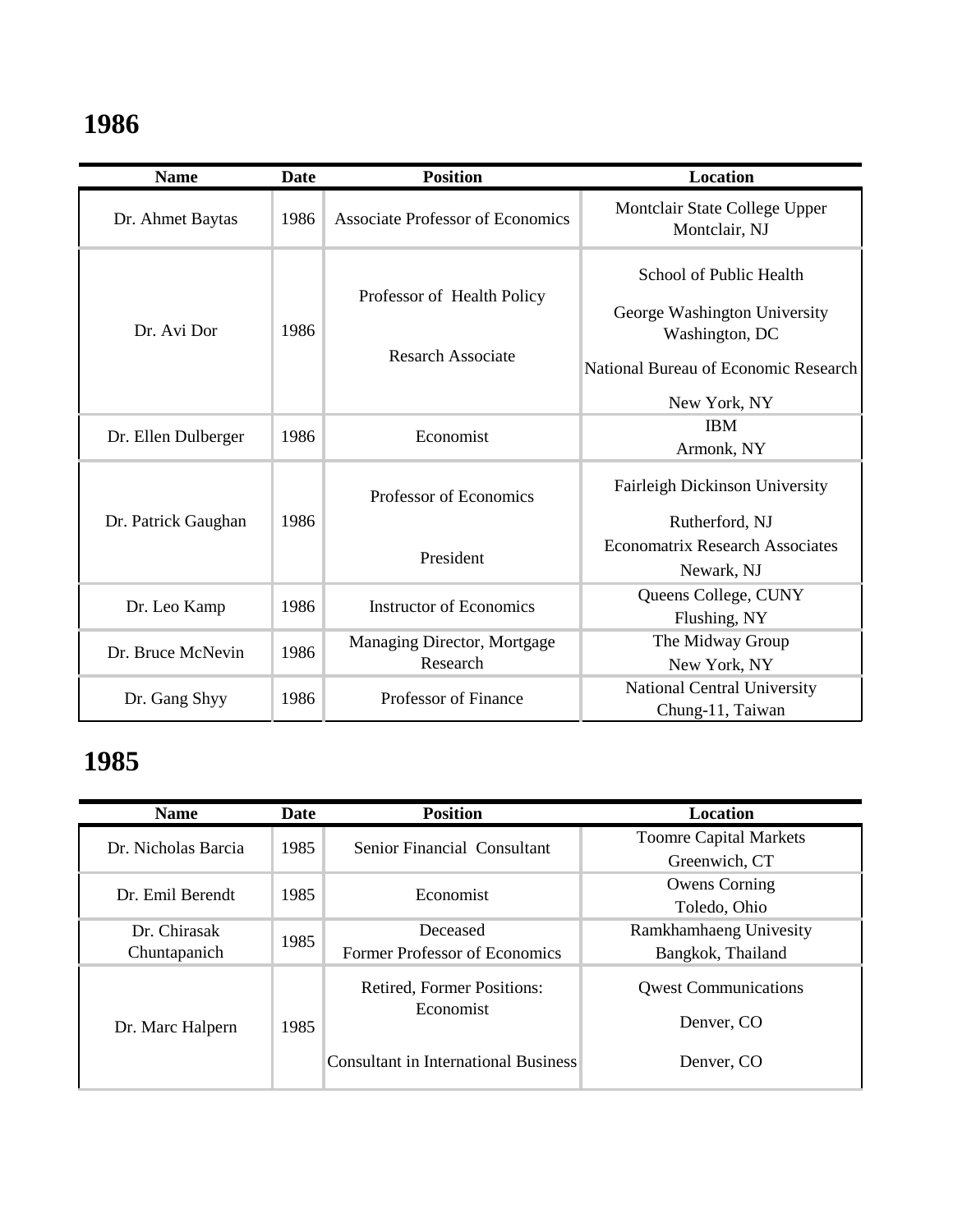|                     |      |                                         | Baruch College, CUNY                 |
|---------------------|------|-----------------------------------------|--------------------------------------|
|                     |      | Professor of Economics                  | New York, NY                         |
| Dr. Theodore Joyce  | 1985 | Research Associate                      | National Bureau of Economic Research |
|                     |      |                                         | New York, NY                         |
| Dr. Ioannis (John)  | 1985 | Associate Professor of Economics        | <b>Scranton University</b>           |
| Kallianiotis        |      |                                         | Scranton, PA                         |
|                     | 1985 | Economist                               | AT&T Communications                  |
| Dr. Dilshad Khawaja |      |                                         | Basking Ridge, NJ                    |
| Dr. Bruce Tabakman  | 1985 | Economist                               | <b>IBM</b>                           |
|                     |      |                                         | Armonk, NY                           |
|                     | 1985 | <b>Associate Professor of Economics</b> | St. John's University                |
| Dr. Igor Tomic      |      |                                         | Jamaica, NY                          |
| Dr. Thomas Webster  | 1985 | Associate Professor of Economics        | Pace University                      |
|                     |      |                                         | New York, NY                         |

| <b>Name</b>            | <b>Date</b> | <b>Position</b>                                                    | Location                         |
|------------------------|-------------|--------------------------------------------------------------------|----------------------------------|
|                        | 1984        | Associate Professor of Finance                                     | NJ institute of Technology       |
| Dr. Theologos Bonitsis |             |                                                                    | Newark, NJ                       |
|                        | 1984        | Associate Dean of Students                                         | Touro College                    |
| Dr. Avery Horowitz     |             |                                                                    | Brooklyn, NY                     |
| Dr. Orhan Kayaalp      | 1984        | <b>Chair and Professor of Economics</b>                            | Lehman College, CUNY             |
|                        |             |                                                                    | Bronx, NY                        |
| Dr. Edward Saueracker  | 1984        | Director of Academic Review                                        | <b>SUNY/Empire State College</b> |
|                        |             |                                                                    | Old Westbury, NY                 |
| Dr. Shmuel Yahalom     | 1984        | Distinguished Service Professor of<br>Economics and Transportation | <b>SUNY Maritime College</b>     |
|                        |             |                                                                    | Throggs Neck, NY                 |

| <b>Name</b>           | Date | <b>Position</b>                         | Location                       |
|-----------------------|------|-----------------------------------------|--------------------------------|
| Dr. Yousuf Rahman     | 1983 | Chief Economist                         | Office of Management & Budget  |
|                       |      |                                         | New York, NY                   |
| Dr. Farahmand Rezvani | 1983 | <b>Associate Professor of Economics</b> | <b>Montclair State College</b> |
|                       |      |                                         | Upper Montclair, NJ            |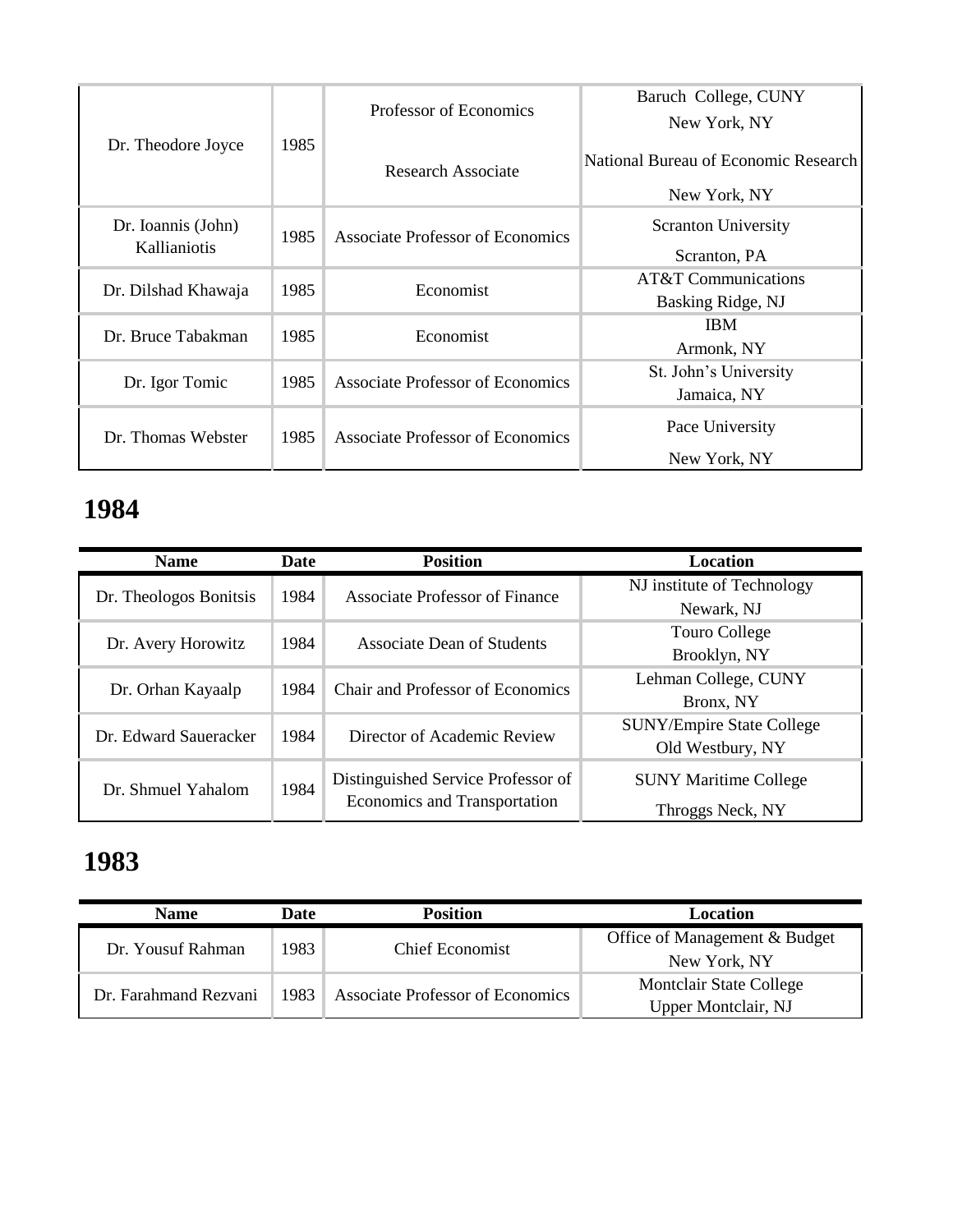| <b>Name</b>             | Date | <b>Position</b>                         | <b>Location</b>                             |
|-------------------------|------|-----------------------------------------|---------------------------------------------|
| Dr. Ratna Karmakar      | 1982 | Economist                               | AT&T International                          |
|                         |      |                                         | Morristown, NJ                              |
| Dr. David Korn          | 1982 | Economist                               | <b>AT&amp;T</b> Communications              |
|                         |      |                                         | New York, NY                                |
| Dr. Dennis McCornac     | 1982 | <b>Associate Professor of Economics</b> | <b>Fulbright Economics Training Program</b> |
|                         |      |                                         | of Harvard University                       |
|                         |      |                                         | Ho Chi Minh City, Vietnam                   |
| Dr. Michael Massourakis | 1982 | Head                                    | Alpha Credit Bank                           |
|                         |      |                                         | Athens, Greece                              |

### **1981**

| <b>Name</b>          | Date | <b>Position</b>                         | Location                              |
|----------------------|------|-----------------------------------------|---------------------------------------|
| Dr. Elliot Dubin     | 1981 | <b>Senior Policy Analyst</b>            | National Association of Home Builders |
|                      |      |                                         | Washington, DC                        |
|                      |      |                                         | Institute for Economic & Policy       |
| Dr. Gail S. Funk     | 1981 | Economist                               | <b>Studies</b>                        |
|                      |      |                                         | Washington, DC                        |
| Dr. Steven Jabobwitz | 1981 | <b>Assistant Professor of Economics</b> | Long Island University                |
|                      |      |                                         | Hemstead, NY                          |
| Dr. Hyman Sanders    | 1981 | Economist                               | Deloitte & Touche                     |
|                      |      |                                         | Washington, DC                        |
| Dr. Wai Wong         | 1981 | President                               | Intelli-media                         |
|                      |      |                                         | West Chester, PA                      |
|                      | 1981 | Deceased                                | University of Tsukuba                 |
| Dr. Tadashi Yamada   |      | Former Professor of Economics           | Tsukuba, Japan                        |

| <b>Name</b>           | Date  | <b>Position</b>           | Location                      |
|-----------------------|-------|---------------------------|-------------------------------|
| Dr. Carlos Candelario | 1980- | <b>Assistant Director</b> | Public Services Commission of |
|                       |       |                           | Maryland                      |
|                       |       |                           | Baltimore, Maryland           |
|                       |       |                           | NYC Human Resources           |
| Dr. Satya Chundru     | 1980- | Economist                 | Administration                |
|                       |       |                           | New York, NY                  |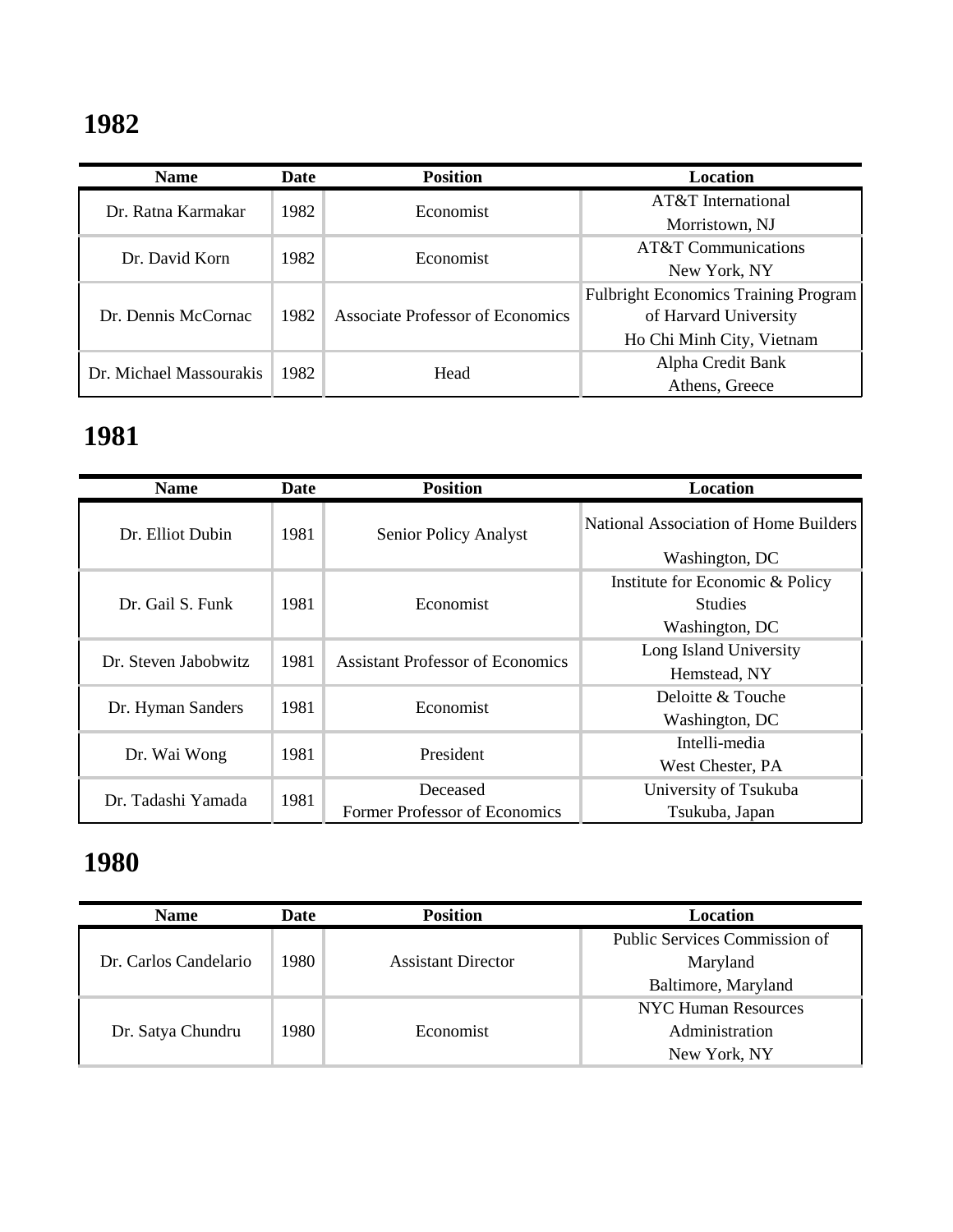| Dr. Swati Desai       | 1980 | <b>Executive Deputy Commissioner</b>    | Office of Evaluation and Research<br>City of New York<br>Human Resources Administration<br>New York, NY |
|-----------------------|------|-----------------------------------------|---------------------------------------------------------------------------------------------------------|
| Dr. Kensai Hiwaki     | 1980 | <b>Assistant Professor of Economics</b> | Kokusai Shoka Daigaku<br>Saitama, Japan                                                                 |
|                       | 1980 | Deceased                                | Dept. of Clinical Eval. And Outcome                                                                     |
| Dr. Melvin Krasner    |      | Former                                  | <b>Research NYU Medical Center</b>                                                                      |
|                       |      | <b>Senior Director</b>                  | New York, NY                                                                                            |
| Dr. Steven Malin      | 1980 | Economist                               | Federal Reserve Bank                                                                                    |
|                       |      |                                         | New York, NY                                                                                            |
|                       | 1980 | Economist                               | NYC Dept. of Housing                                                                                    |
| Dr. Jharna Roy        |      |                                         | New York, NY                                                                                            |
|                       | 1980 | President & CEO                         | Devtech Systems Inc.                                                                                    |
| Dr. Jorge Sanguinetty |      |                                         | Washington, DC                                                                                          |
| Dr. Arnold Taubman    |      | Economist                               | <b>NYNEX</b>                                                                                            |
|                       | 1980 |                                         | New York, NY                                                                                            |

| <b>Name</b>         | Date | <b>Position</b>                         | Location                         |
|---------------------|------|-----------------------------------------|----------------------------------|
| Dr. Michael Bermish | 1979 | Economist                               | Celanese Corp.                   |
|                     |      |                                         | New York, NY                     |
| Dr. Barbara Brown   | 1979 | Professor of Economics                  | Pace University                  |
|                     |      |                                         | Pleasantville, NY                |
| Dr. Anthony Cassese | 1979 | Vice President and Senior Risk          | Lehman Brothers                  |
|                     |      | Analyst                                 | Jersey City, NJ                  |
|                     |      | Associate Professor of Economics        | University of Saudia             |
| Dr. Ismael Davis    | 1979 |                                         | Arabia, Saudia Arabia            |
|                     |      |                                         | The Jack Blake Group             |
| Dr. George Naskaris | 1979 | Economist                               | New York, NY and Berlin, Germany |
|                     |      |                                         | Denison University               |
| Dr. Nina Pascal     | 1979 | <b>Associate Professor of Economics</b> | Granville, OH                    |
|                     | 1979 |                                         | <b>Multiple Concepts</b>         |
| Dr. Ken Amobi       |      | Economist                               | New York, NY                     |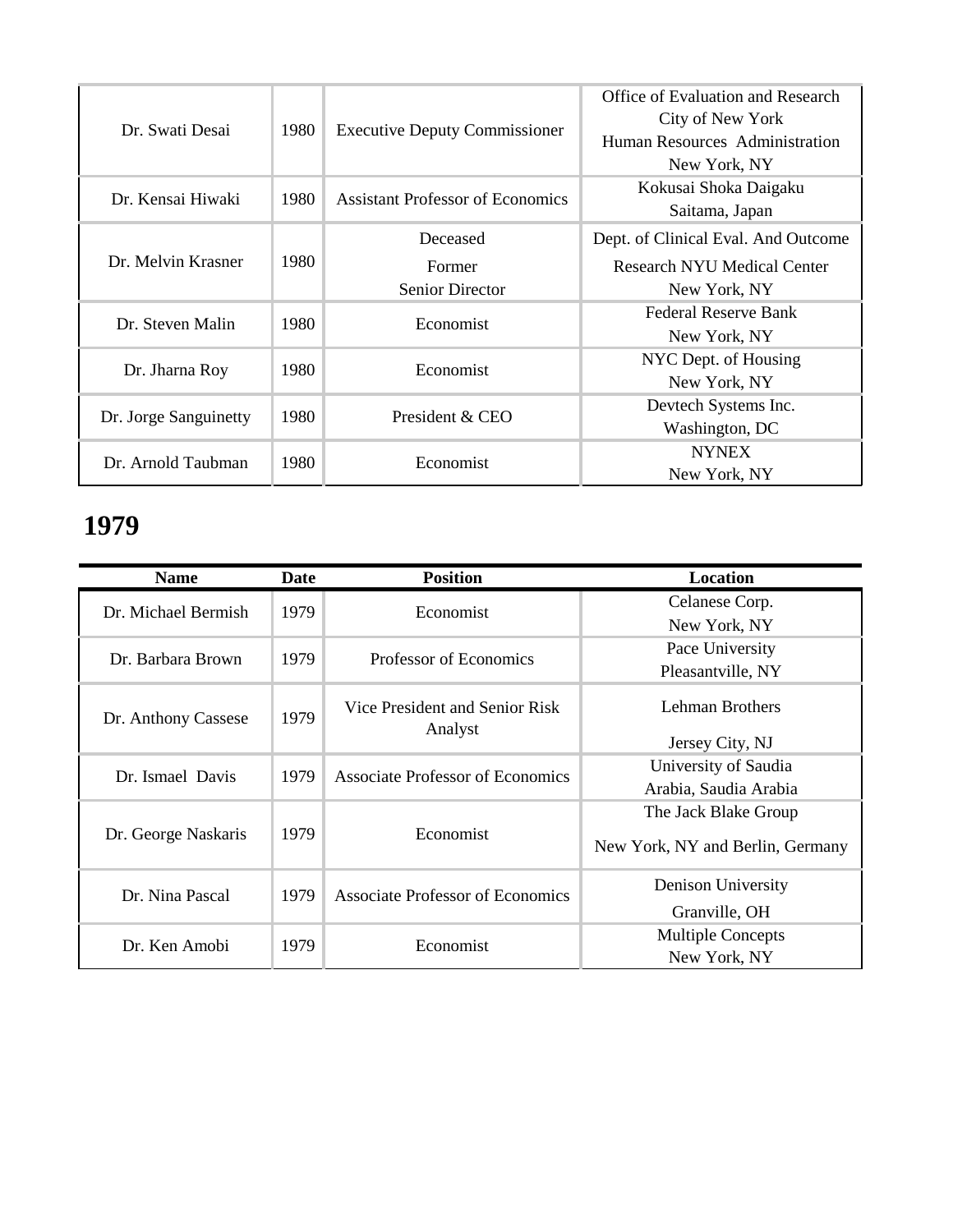| <b>Name</b>          | <b>Date</b> | <b>Position</b>                                        | Location                               |
|----------------------|-------------|--------------------------------------------------------|----------------------------------------|
|                      |             | Professor of Economics                                 | <b>Rider University</b>                |
|                      |             |                                                        | Lawrenceville, NJ                      |
| Dr. Hope Corman      | 1978        | <b>Research Associate</b>                              | National Bureau of Economic Research   |
|                      |             |                                                        | New York, NY                           |
| Dr. Stephen Chaikind | 1978        | Professor of Economics                                 | Gallaudet University                   |
|                      |             |                                                        | Washington, DC                         |
| Dr. Jacob Gesthalter | 1978        | <b>Assistant Professor of Economics</b>                | Lehman College, CUNY                   |
|                      |             |                                                        | Bronx, NY                              |
| Dr. Ahmed Hashemi    | 1978        | Economist                                              | Office of Planning & Budget            |
|                      |             |                                                        | Government of Iran                     |
|                      |             | Principal                                              | <b>MNH Consulting</b>                  |
| Dr. Nurhan Helvacian | 1978        |                                                        | Englewood Cliffs, NJ                   |
|                      |             | <b>Senor Consultant</b>                                | <b>Economatrix Research Associates</b> |
|                      |             |                                                        | Newark, NJ                             |
|                      | 1978        | Economist                                              | Korean Rural Economics Institute       |
| Dr. Byung Sub Kwak   |             |                                                        | Seoul, South Korea                     |
|                      |             | Director                                               | <b>Economic Analysis Division</b>      |
| Dr. David Malmquist  | 1978        |                                                        | Office of Thrift Supervision           |
|                      |             |                                                        | U.S. Department of the Treasury        |
|                      |             |                                                        | Washington, DC                         |
|                      | 1978        | Professor of Economics                                 | <b>Trenton State College</b>           |
| Dr. Annette Meyer    |             | (Retired)                                              | Trenton, NJ                            |
| Dr. Laura Nowak      | 1978        | Professor of Finance                                   | College of Staten Island CUNY          |
|                      |             |                                                        | Staten Island, NY                      |
| Dr. Peter Sperling   | 1978        | <b>Associate Professor of Economics</b><br>and Finance | <b>Touro College</b>                   |
|                      |             |                                                        | Brooklyn, NY                           |
| Dr. Neal Stolleman   | 1978        | Economist                                              | <b>U.S. Treasury Department</b>        |
|                      |             |                                                        | Washington, DC                         |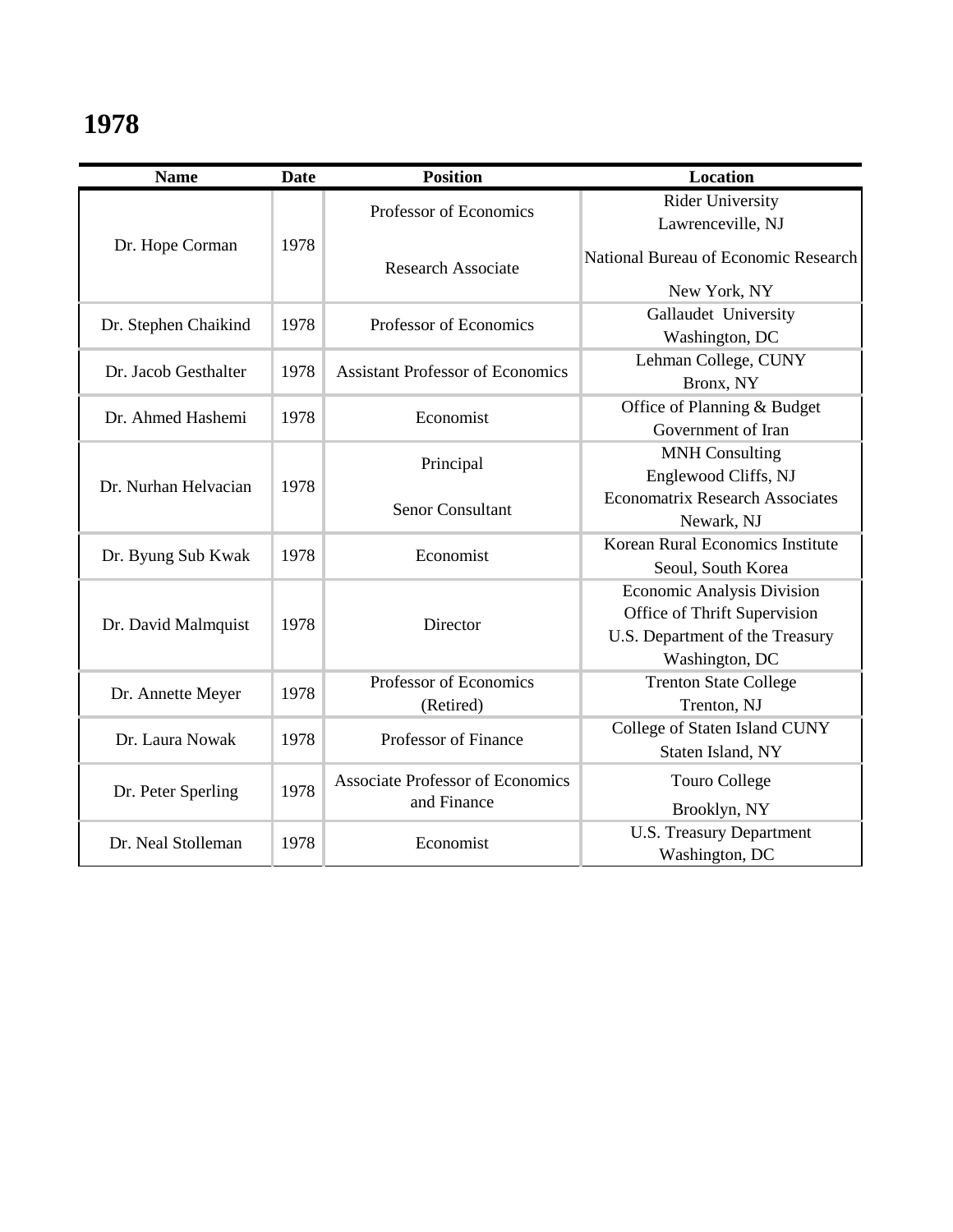| <b>Name</b>          | Date | <b>Position</b>                         | <b>Location</b>                      |
|----------------------|------|-----------------------------------------|--------------------------------------|
|                      |      |                                         | David & Lucile                       |
|                      |      | Director Research & Grants              | <b>Packard Foundation</b>            |
| Dr. Eugene Lewit     | 1977 |                                         | Palo Alto, CA                        |
|                      |      | <b>Research Associate</b>               | National Bureau of Economic Research |
|                      |      |                                         | Stanford, CA                         |
|                      |      | Professor of Economics                  | Kean College                         |
|                      |      |                                         | Union, NJ                            |
| Dr. Henry Saffer     | 1977 | <b>Research Associate</b>               | National Bureau of Economic Research |
|                      |      |                                         | Stanford, CA                         |
| Dr. Ira Silver       | 1977 | Associate Professor of Managerial       | <b>Texas Christian University</b>    |
|                      |      | Economics                               | Fort Worth, Texas                    |
|                      |      |                                         | College of Management Academic       |
| Dr. Joseph Templeman | 1977 | <b>Assistant Professor of Economics</b> | <b>Studies</b>                       |
|                      |      |                                         | Tel Aviv, Israel                     |
| Dr. Ha Cheong Yeon   |      |                                         | School of Public Policy and          |
|                      | 1977 | Professor of Economics                  | Management                           |
|                      |      |                                         | Korea Development Institute          |
|                      |      |                                         | Seoul, South Korea                   |
|                      | 1977 | Realtor                                 | Long & Foster                        |
| Dr. Lih Ying Young   |      |                                         | Rockville, MD                        |

| <b>Name</b>           | Date | <b>Position</b>                                   | Location                             |
|-----------------------|------|---------------------------------------------------|--------------------------------------|
|                       |      |                                                   | University of Quebec                 |
| Dr. Andre Archer      | 1976 | Professor of Economics                            | <b>Trois-Rivieres</b>                |
|                       |      |                                                   | Quebec, Canada                       |
| Dr. Bernard Backhaut  | 1976 | Economist                                         | NYC Human Resources Admin.           |
|                       |      |                                                   | New York, NY                         |
| Dr. Thomas Chen       | 1976 | Professor of Economics                            | St. John's University                |
|                       |      |                                                   | Jamaica, NY                          |
| Dr. Dov Chernickovsky | 1976 | Associate Professor of Health<br><b>Economics</b> | <b>Ben-Gurion University</b>         |
|                       |      |                                                   | Beer-Sheva, Israel                   |
|                       |      | Research Associate                                | National Bureau of Economic Research |
|                       |      |                                                   | New York, NY                         |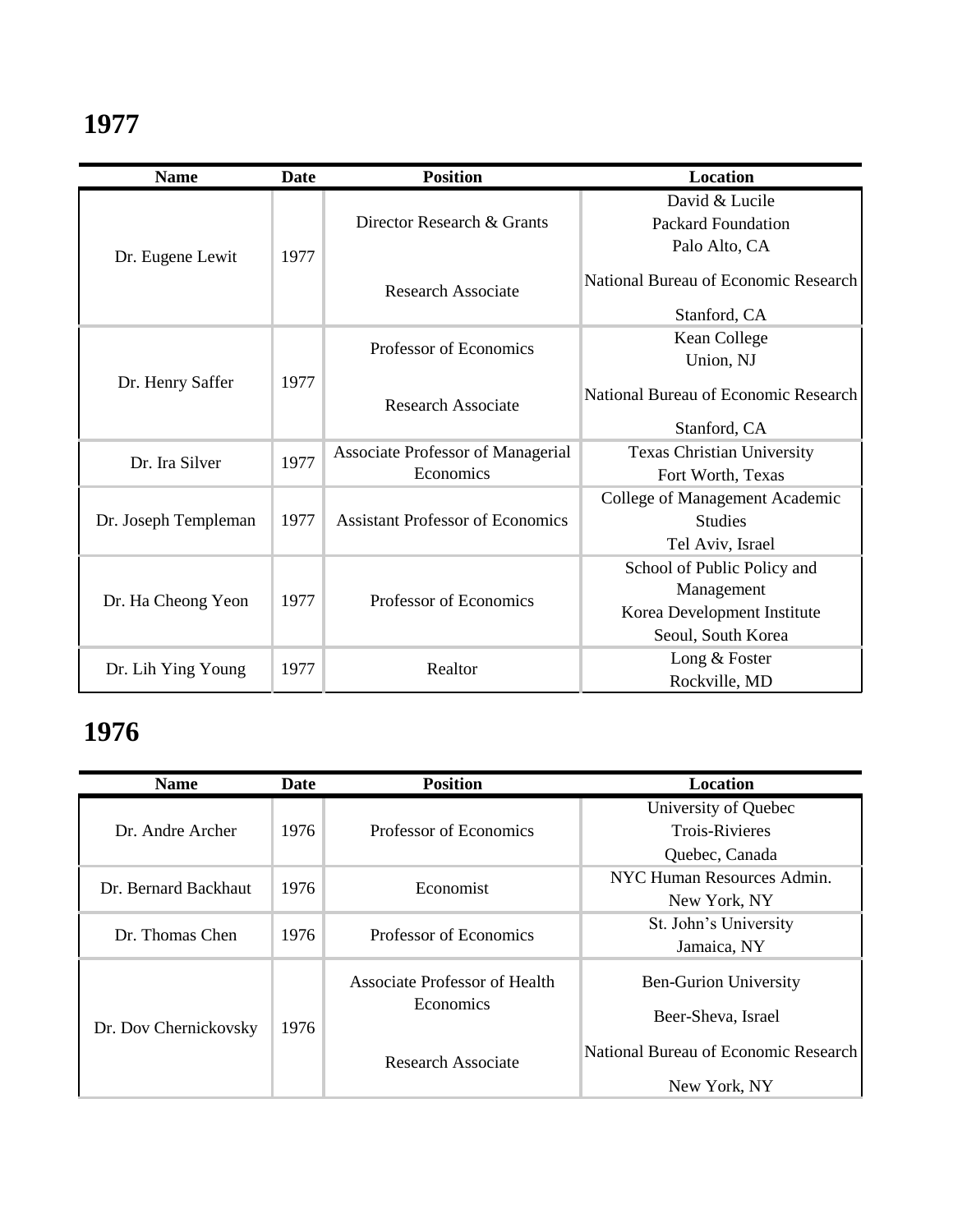| Dr. Sol Drescher  | 1976 | Economist                                       | <b>General Motors Economic Studies</b><br>Group<br>New York, NY |
|-------------------|------|-------------------------------------------------|-----------------------------------------------------------------|
|                   |      | Associate Professor of Health<br>Administration | New School for Social Research<br>New York, NY                  |
| Dr. Fred Goldman  | 1976 | Research Associate                              | National Bureau of Economic<br>Research<br>New York, NY         |
| Dr. Emmanuel Hass | 1976 | Economist                                       | <b>NYNEX</b><br>New York, NY                                    |

| <b>Name</b>         | Date | <b>Position</b>                                       | Location                             |
|---------------------|------|-------------------------------------------------------|--------------------------------------|
| Dr. Moo Ki Bai      | 1975 | Deceased                                              | University of Ulsan                  |
|                     |      | <b>Former President</b>                               | Ulsan, Republic of Korea             |
|                     |      |                                                       | School of Public Health              |
|                     |      |                                                       | University of Medicine and Dentistry |
|                     |      | Professor of Public Health                            | of                                   |
| Dr. Alan Monheit    | 1975 |                                                       | New Jersey                           |
|                     |      |                                                       | Piscataway, NJ                       |
|                     |      | Research Associate                                    | National Bureau of Economic Research |
|                     |      |                                                       | New York, NY                         |
|                     | 1975 | <b>Assistant Professor of Economics</b>               | University of Maryland               |
| Dr. Stephen J. Rose |      |                                                       | Baltimore, MD                        |
| Dr. Jeffery Sussman |      | Assistant Professor of Economics &<br><b>Business</b> | <b>Empire State College</b>          |
|                     | 1975 |                                                       | <b>SUNY</b>                          |
|                     |      |                                                       | Old Westbury, NY                     |

| <b>Name</b>             | Date | <b>Position</b>         | Location                               |
|-------------------------|------|-------------------------|----------------------------------------|
|                         |      |                         | Bureau of Planning & Research, NYS     |
| Dr. Robert Anderson     | 1974 | Associate Economist     | Office of Parks & Recreation           |
|                         |      |                         | Albany, NY                             |
| Dr. Douglas Coate       | 1974 | Professor of Economics  | <b>Rutgers University</b>              |
|                         |      |                         | Newark, NJ                             |
| Dr. Albert C. Ovedovitz | 1974 | <b>Research Analyst</b> | <b>Suffolk County Executive Office</b> |
|                         |      |                         | Riverhead, NY and                      |
|                         |      | Professor of Economics  | St. John's University                  |
|                         |      |                         | Jamaica, New York                      |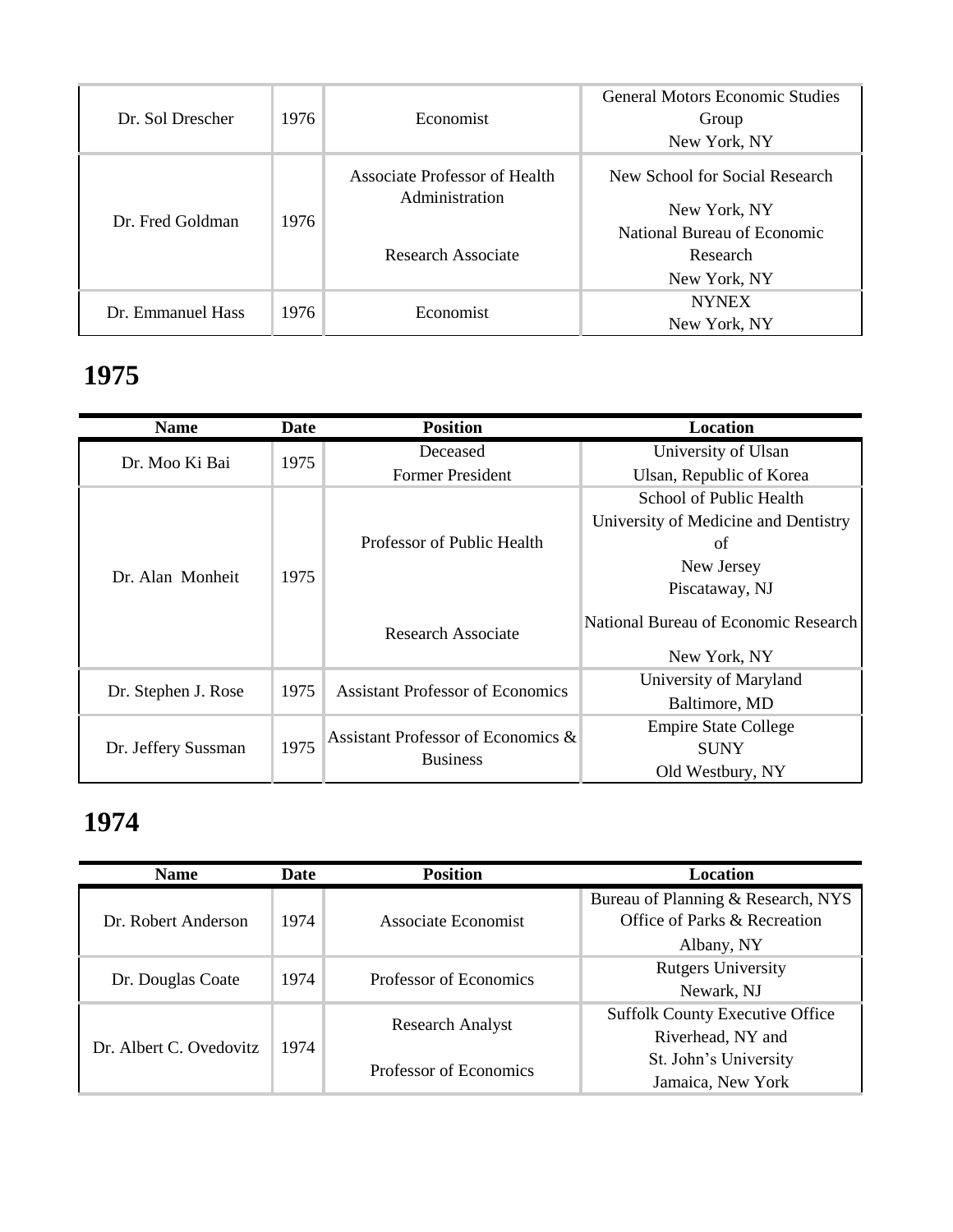| Dr. Gary Ross      | 1974 | CEO                    | Petroleum Industry Research<br>Foundation<br>New York, NY |
|--------------------|------|------------------------|-----------------------------------------------------------|
| Dr. Kenneth Wolpin | 1974 | Professor of Economics | University of Pennsylvania,                               |

| Name                 | Date | <b>Position</b>             | Location            |
|----------------------|------|-----------------------------|---------------------|
| Dr. Ronald Needleman | 1973 | Director, Doctoral Programs | Nova Southeastern   |
|                      |      |                             | University, Florida |

### **1972**

| <b>Name</b>             | Date | <b>Position</b>                            | Location                                    |
|-------------------------|------|--------------------------------------------|---------------------------------------------|
|                         |      | <b>Adjunct Professor of Finance</b>        | <b>Yale University</b>                      |
|                         |      |                                            | New Haven, CT                               |
| Dr. Frank J. Fabozzi    | 1972 | Editor                                     | Journal of Portfolio Management             |
|                         |      | President                                  | Frank J. Fabozzi Associates                 |
|                         |      |                                            | New Hope, PA                                |
| Dr. Paul S. Fischer     | 1972 | President                                  | Nova Clutch, Inc.                           |
|                         |      |                                            | Brooklyn, NY                                |
| Dr. Herbert Katzenstein | 1972 | <b>Assistant Professor of Economics</b>    | St. John's University                       |
|                         |      |                                            | Jamaica, NY                                 |
| Dr. Benjamin Slome      | 1972 | Self-employed Public Affairs<br>Consultant | New York, NY                                |
|                         |      |                                            |                                             |
| Dr. Paul N. Worthington | 1972 | Deceased                                   | <b>Slippery Rock State Teachers College</b> |
|                         |      | Former Professor of Economics              | Slippery Rock, PA                           |

| <b>Name</b>            | Date | <b>Position</b>                 | Location                           |
|------------------------|------|---------------------------------|------------------------------------|
| Dr. Michael Barth      | 1971 | <b>Executive Vice President</b> | <b>ICF Kaiser Consulting Group</b> |
|                        |      |                                 | Washington, DC                     |
| Dr. Dominick Salvatore | 1971 | Professor of Economics          | Fordham University                 |
|                        |      |                                 | Bronx, NY                          |
| Dr. Arabinda           | 1971 | Associate Professor of Finance  |                                    |
| Ghosh                  |      |                                 | Hofstra University Hempstead       |